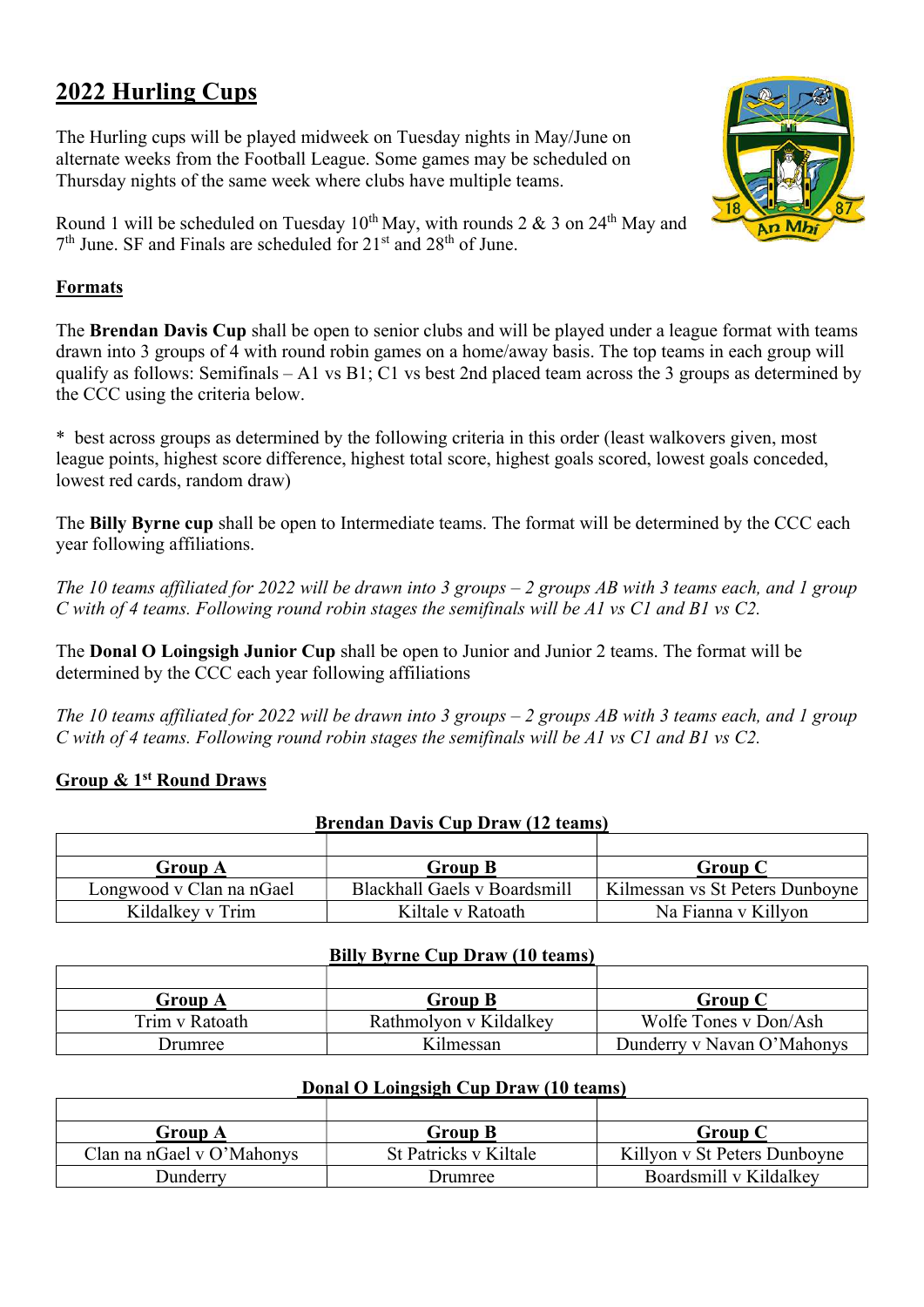## General League & Cup Competition Regulations

- 1. Cup competitions outlined in these regulations are considered Leagues for the purpose of Rule.
- 2. Extra time (if necessary) shall be played in all knockout matches including the final of all cup, league, and championships. In the event of a draw after extra time, all games except for Senior, Intermediate, and Junior championship finals shall be concluded by 'Winner On The Day' as set out in Official Guide Part 2. Replays that end in a draw after extra time shall be concluded by 'Winner on the Day'.
- 3. When Teams finish with equal points for Qualification for the Concluding Stages, or for Promotion or Relegation, the tie shall be decided by the following means and in the order specified:
	- i. Points awarded from the games in which only the teams involved, (teams tied on points), have played each other.
	- ii. Scoring Difference (subtracting the total Scores Against from total Scores For);
	- iii. Highest Total Score For;
	- iv. Highest number of Goals For;
	- v. Lowest number of goals Conceded;
	- vi. Play Off.

In the event that two teams or more finish with equal points, but have been affected by a disqualification, loss of game on a proven objection, retirement or walk over, the tie shall be decided by the following means and in the order specified:

- i. Points awarded from the games in which only the teams involved, (teams tied on points), have played each other.
- ii. Score Difference from the games in which only the teams involved, (teams tied on points), have played each other. (subtracting the total Scores Against from total Scores For)
- iii. Highest Total Score For, in which only the teams involved, have played each other, and have finished equal in (i)
- iv. Highest Number of Goals Scored, in which only the teams involved, have played each other, and have finished equal in (i) and (ii).
- v. Lowest Number of Goals Conceded, in which only the teams involved, have played each other, and have finished equal in (i), (ii) and (iii)
- vi. Play Off.
- 4. An entry of  $\epsilon$ 100 shall be charged to enter a team in any league or cup competition. Twenty-four medals shall be provided for the winners of each Cup or League.
- 5. Prior to the commencement of the Leagues & Cups annually, each club shall submit to the Rúnaí, County Competitions Control Committee, the name of at least one qualified referee who is a member of the club and who is available to referee League & Cup games. Failure to do so shall entail forfeiture of home advantage for all Adult League, Cup, including Underage games. Such games shall be played at the opposing team's grounds. In the event of the opposing Club not having submitted the name of Club member with GAA ID number who is a Certified Referee, the game will be played at a neutral venue or at a venue suitable to the CCC An Mhí.
- 6. League games in Div 3 and below, and all Cup games, can be played down to 13 or 14 a side if one side has no more players available to play. If one team is playing with less than 15 then both teams must match numbers down to 13 – exception if referee has ordered players off for disciplinary issues.
- 7. In all adult cup competitions unlimited substitutions are allowed. In league competitions, the maximum number of substitutions permitted by Official Guide is 5.